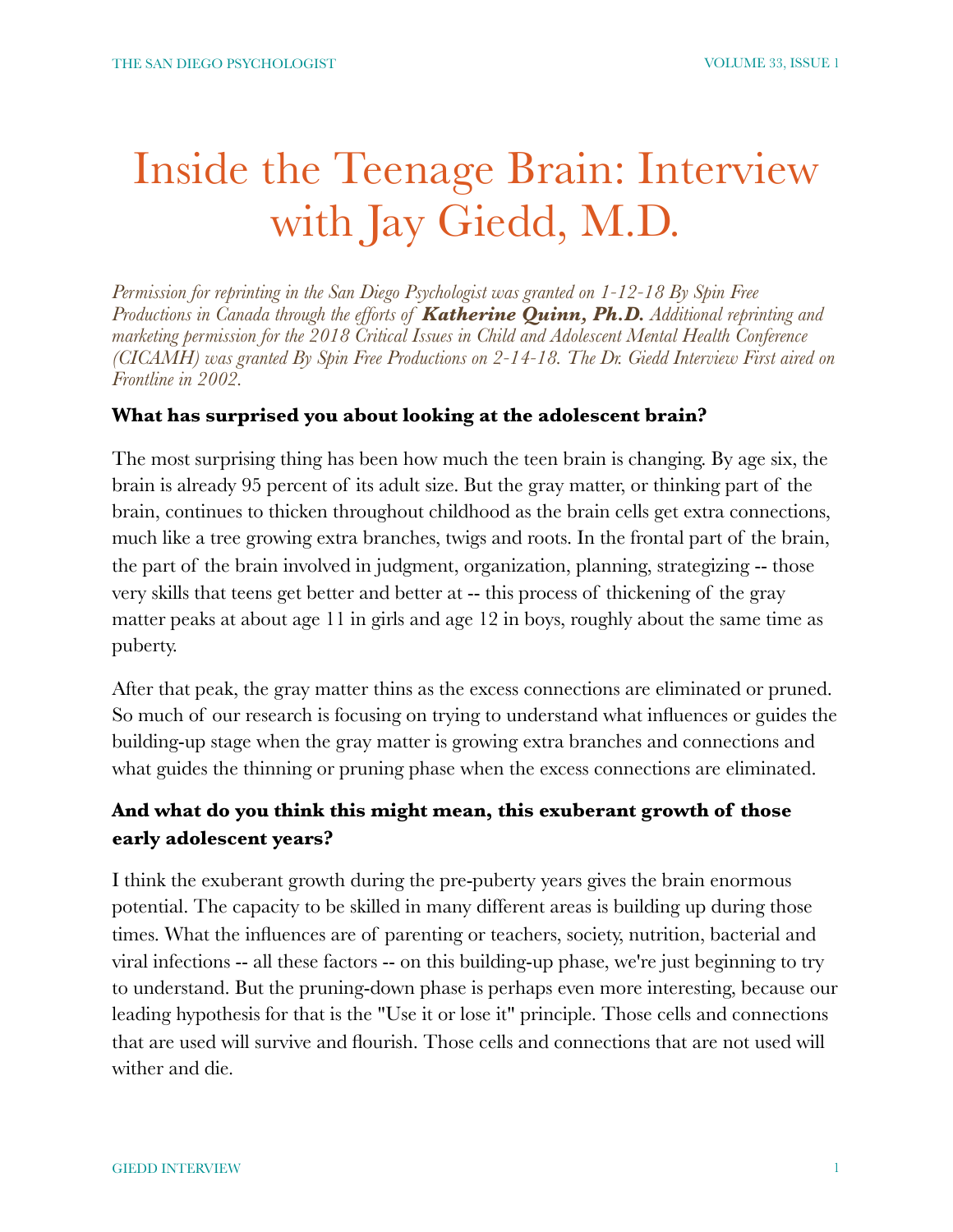So if a teen is doing music or sports or academics, those are the cells and connections that will be hard-wired. If they're lying on the couch or playing video games or MTV, those are the cells and connections that are going [to] surprise.

Right around the time of puberty and on into the adult years is a particularly critical time for the brain sculpting to take place. Much like Michelangelo's David, you start out with a huge block of granite at the peak of the puberty years. Then the art is created by removing pieces of the granite, and that is the way the brain also sculpts itself. Bigger isn't necessarily better, or else the peak in brain function would occur at age 11 or 12. ... The advances come from actually taking away and pruning down of certain connections themselves.

The frontal lobe is often called the CEO, or the executive of the brain. It's involved in things like planning and strategizing and organizing, initiating attention and stopping and starting and shifting attention. It's a part of the brain that most separates man from beast, if you will. That is the part of the brain that has changed most in our human evolution, and a part of the brain that allows us to conduct philosophy and to think about thinking and to think about our place in the universe. ...

I think that [in the teen years, this] part of the brain that is helping organization, planning and strategizing is not done being built yet ... [It is] not that the teens are stupid or incapable of [things]. It's sort of unfair to expect them to have adult levels of organizational skills or decision making before their brain is finished being built. ...

It's also a particularly cruel irony of nature, I think, that right at this time when the brain is most vulnerable is also the time when teens are most likely to experiment with drugs or alcohol. Sometimes when I'm working with teens, I actually show them these brain development curves, how they peak at puberty and then prune down and try to reason with them that if they're doing drugs or alcohol that evening, it may not just be affecting their brains for that night or even for that weekend, but for the next 80 years of their life. ...

#### **Do you have particular concerns about that period, too, though?**

Yes. It's a time of enormous opportunity and of enormous risk. And how the teens spend their time seems to be particularly crucial. If the "Lose it or use it" principle holds true, then the activities of the teen may help guide the hard-wiring, actual physical connections in their brain. ...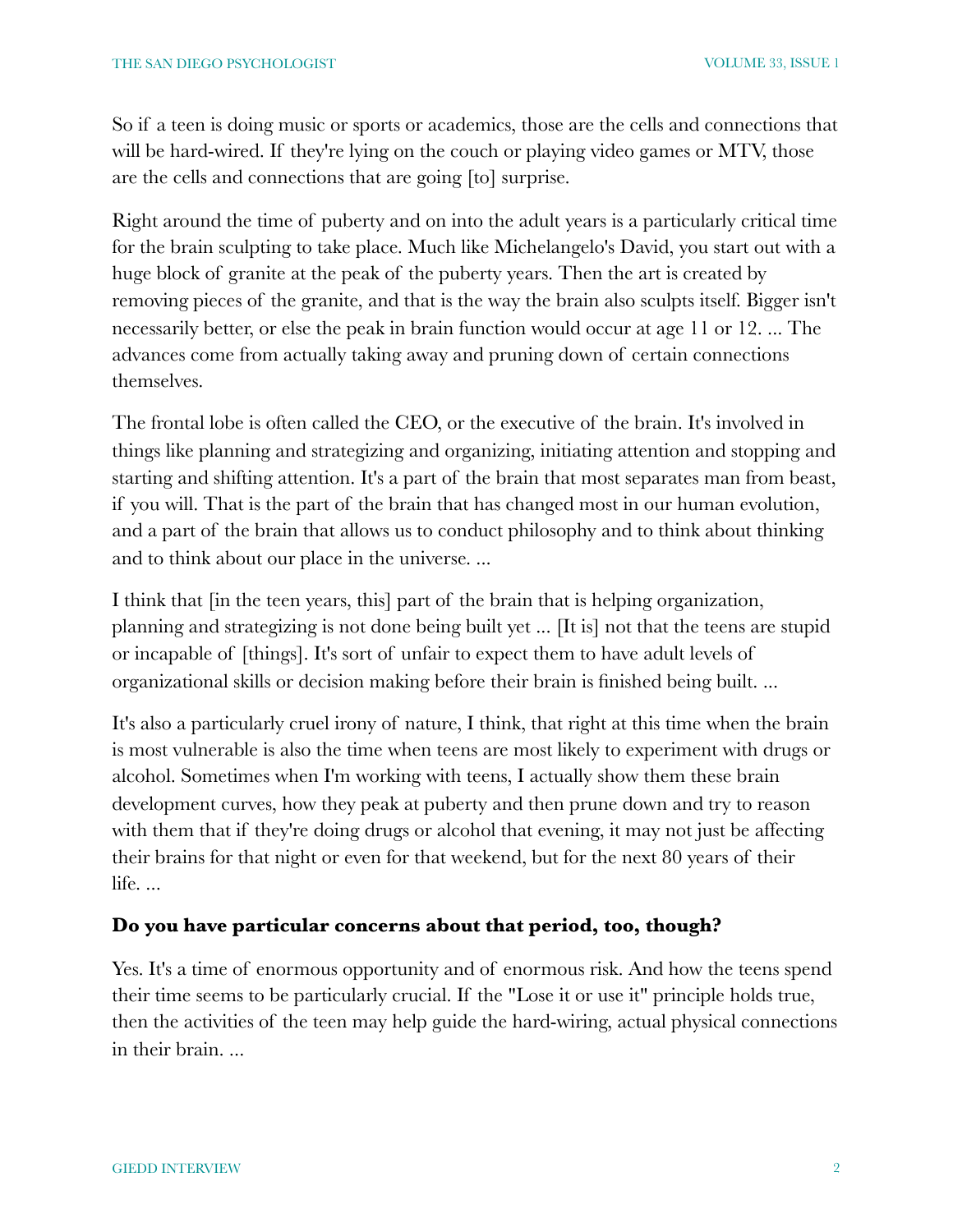### **Can you describe to me what people used to believe about the brain, actually, very recently?**

One of the most exciting discoveries from recent neuroscience research is how incredibly plastic the human brain is. For a long time, we used to think that the brain, because it's already 95 percent of adult size by age six, things were largely set in place early in life. ... [There was the] saying. "Give me your child, and by the age of five, I can make him a priest or a thief or a scholar."

[There was] this notion that things were largely set at fairly early ages. And now we realize that isn't true; that even throughout childhood and even the teen years, there's enormous capacity for change. We think that this capacity for change is very empowering for teens. ...

This is an area of neuroscience that's receiving a great deal of attention ... the forces that can guide this plasticity. How do we optimize the brain's ability to learn? Are schools doing a good job? Are we as parents doing a good job? And the challenge now is to ... bridging the gap between neuroscience and practical advice for parents, teachers and society. We're not there yet, but we're closer than ever, and it's really an exciting time in neuroscience. ... The next step will be, what can you do about it, what can we do to help people? What can we do to help the teen optimize the development of their own brain? ...

# **There has been a great deal of attention on the early years, and particularly on stimulating the early brain. What do you think of that work and that popularization of that brain science?**

There's been a great deal of emphasis in the 1990s on the critical importance of the first three years. I certainly applaud those efforts. But what happens sometimes when an area is emphasized so much, is other areas are forgotten. And even though the first 3 years are important, so are the next 16. And the ages between 3 and 16, there's still enormous dynamic activity happening in brain biology. I think that that might have been somewhat overlooked with the emphasis on the early years. ...

**Not so long ago, people were emphasizing teaching little children through flashcards, through particular kinds of mobiles with black-and-white checks on them, playing Mozart. In fact, some states have sent CDs back with new mothers. What do you think of that? Has that been a misinterpretation of brain science?**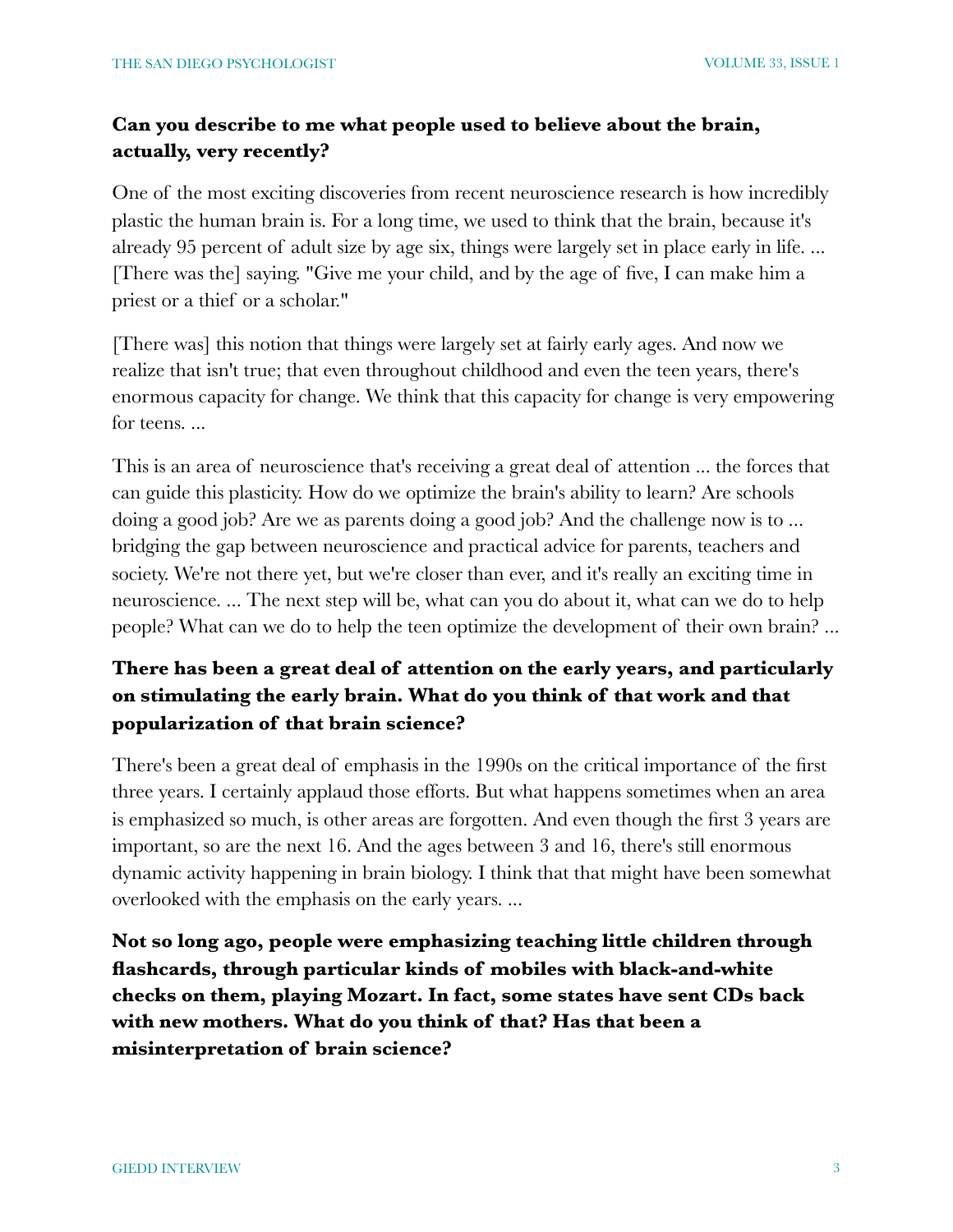... We all want to do the best for our children. And what I fear is happening is that we're leaping too far from the neuroscience to such things. I don't think there is any established videotape or CD or computer program or type of music to play that we've shown with any scientific backing to actually help our children.

The more technical and more advanced the science becomes, often the more it leads us back to some very basic tenets of spending loving, quality time with our children. …

## **What directions is the research taking to explore how we can optimize brain development?**

Now that we've been able to detect the developmental path of different parts of the brain, the next phase of our research is to try to understand what influences these brain development paths. Is it nutrient or parenting or video games or the activity of the [child]? Or is it genes? By studying [identical] twins, we can begin to address some of these very basic nature/nurture-type of questions.

For instance, when twins are in the first grade, their parents often dress them in the same clothes. They get the same haircut. It's sort of cute how alike they are. But that's not as cool in high school anymore. And so a lot of the twins as teens in high school start doing different things. The one who was a little bit better in sports may become an athlete. The one who was a little bit better at academics may become a scholar. Or one may turn to music and one to art. But they often have different daily activities.

So we can scan the brains when the twins are young and doing everything very much alike; then we can scan them as teenagers, when they start having different daily activities. This gives us a sense of which parts of the brain are influenced by behavior and which parts by the genes themselves.

We've already got some interesting early data on this. …

[The corpus callosum, the thick cable of nerves connecting the two hemispheres] is also interesting because it changes a lot throughout childhood and adolescence. It's been reported to be different in size and shape in many different illnesses that happen during childhood ... many higher cognitive thought [processes] like creativity and ability to solve problems. So it's been of great interest, especially to child psychiatrists. And what we find is that the size and shape of the corpus callosum is remarkably similar amongst twins ... and [so] seems to be surprisingly under the control of the genes.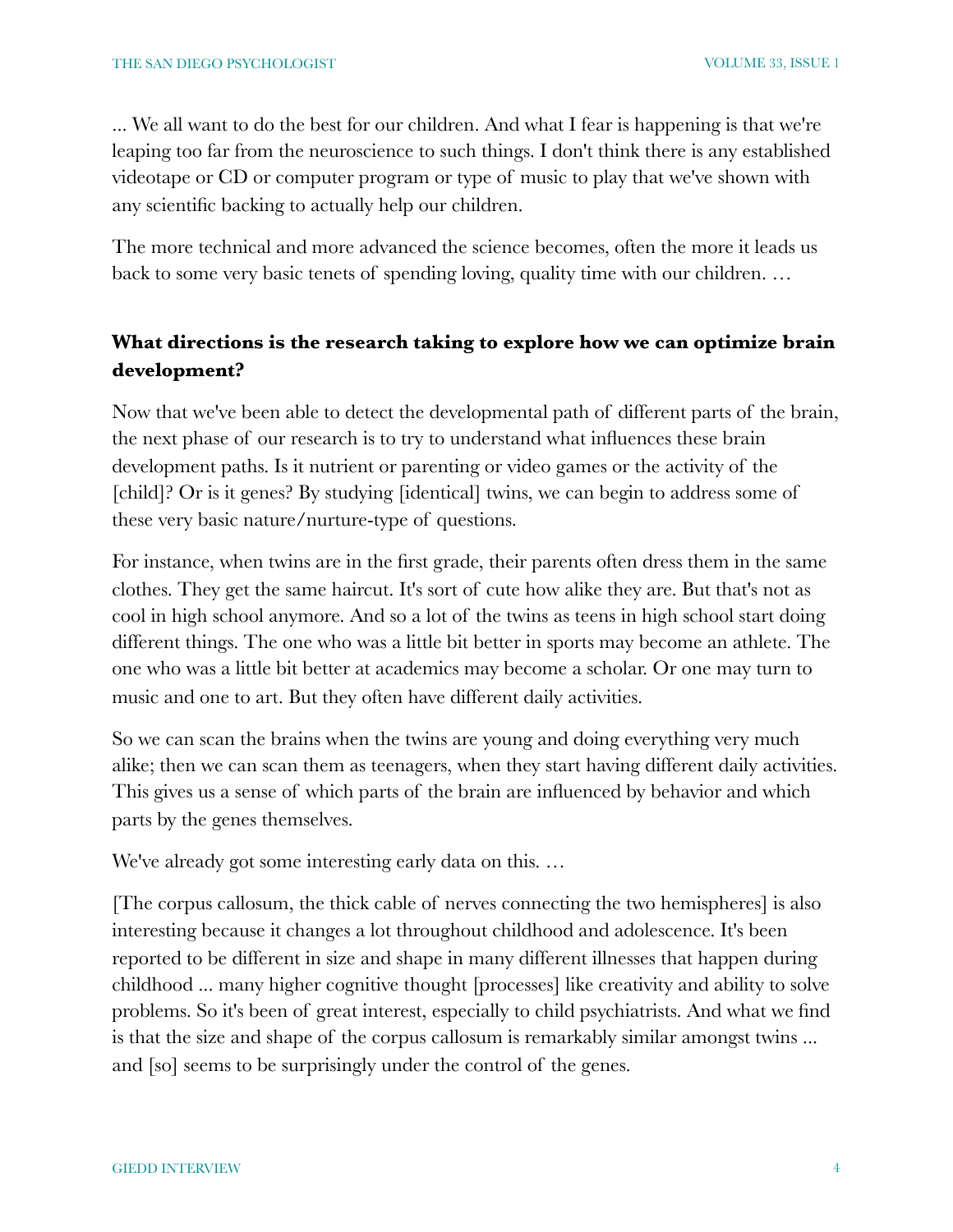But another part of the brain -- the cerebellum, in the back of the brain -- is not very genetically controlled. Identical twins' cerebellum are no more alike than non-identical twins. So we think this part of the brain is very susceptible to the environment. And interestingly, it's a part of the brain that changes most during the teen years. This part of the brain has not finished growing well into the early 20s, even. The cerebellum used to be thought to be involved in the coordination of our muscles. So if your cerebellum is working well, you were graceful, a good dancer, a good athlete.

We now know it's also involved in coordination of our cognitive processes, our thinking processes. Just like one can be physically clumsy, one can be kind of mentally clumsy. And this ability to smooth out all the different intellectual processes to navigate the complicated social life of the teen and to get through these things smoothly and gracefully instead of lurching ... seems to be a function of the cerebellum.

And so we think it's intriguing that we see all these dynamic changes in the cerebellum taking place during the teen years, along with the changes in the behaviors that the cerebellum sub-serves.

#### **What would influence the development of the cerebellum?**

Traditionally it was thought that physical activity would most influence the cerebellum, and that's still one of the leading thoughts. It actually raises thoughts about, as a society, we're less active than we ever have been in the history of humanity. We're good with our thumbs and video games and such. But as far as actual physical activity, running, jumping, playing, children are doing less and less of that, and we wonder, long term, whether that may have an effect on the development of the cerebellum.

…If the cerebellum is exercised and used, both for physical activity but also for cognitive activities, that it will enhance its development.

... almost anything that one can think of as higher thought -- mathematics, music, philosophy, decision making, social skills -- seems to draw upon the cerebellum. ...

The relationship between the findings that we have in the cerebellum and sort of practical advice or the links between behavior are not well worked out yet. That's going to be one of the great challenges of neuroscience -- to go from these neuroscience facts to useful information for parents, for teachers or for society. But it's just so recently that we've been able to capture the cerebellum that no work has yet been done on the forces that will shape the cerebellum or the link between the cerebellum shape or size and function.